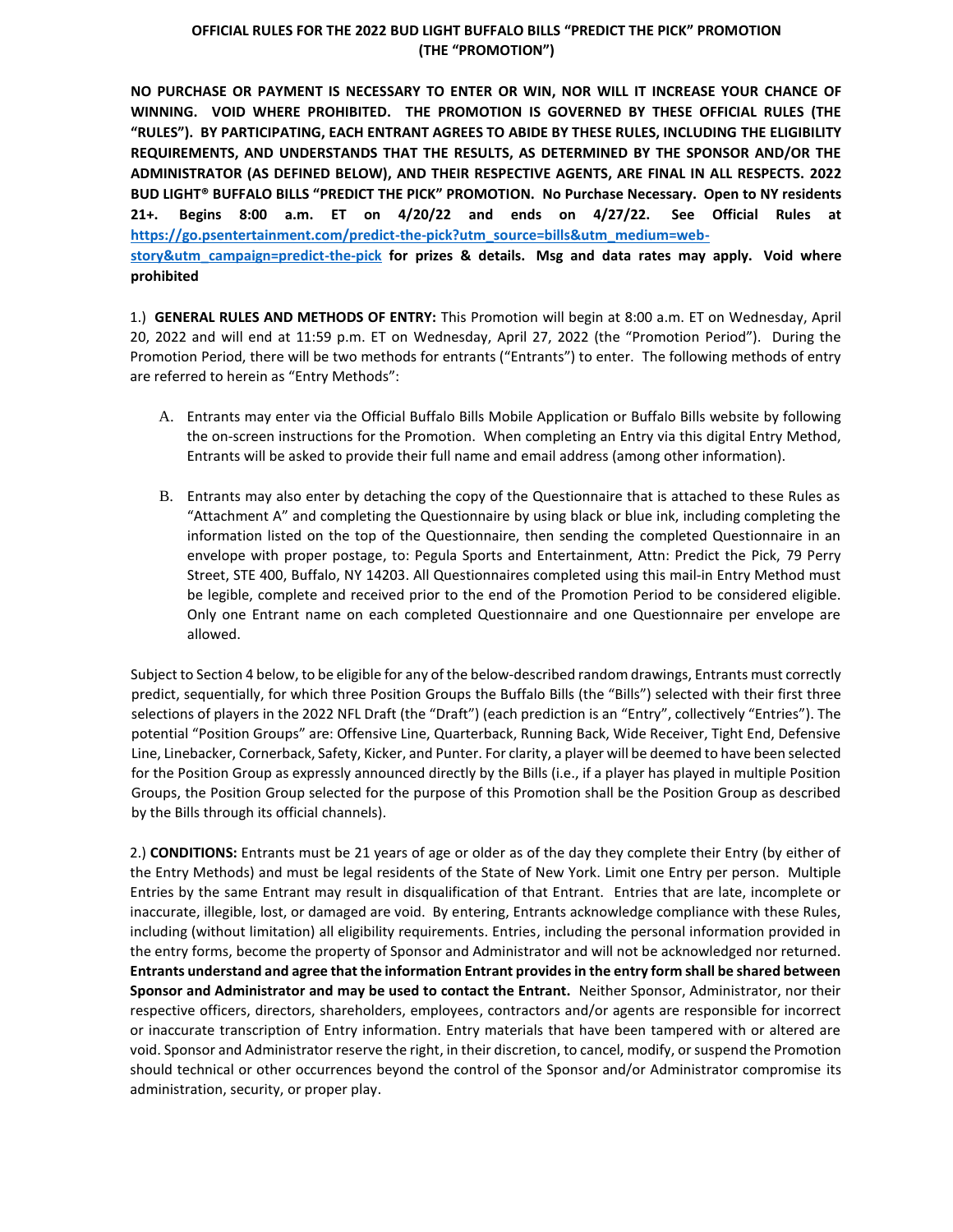3.) **PRIZES:** Except as described below, a total of 6 prizes (the "Prizes") will be awarded as part of the Promotion. There will be one grand prize (the "Grand Prize"), which will be comprised of (a) an invitation for the Grand Prize winner and one guest to attend a meet-and-greet event attended by one or more Draft picks of the Bills to be held after the Draft, and (b) a Bud Light cooler, and (c) one Thirty-Pack of Bud Light beer. Approximate Retail Value ("ARV") of Grand Prize is \$550. The meet-and-greet event may be held in person or may be a virtual event, at the discretion of Sponsor and Administrator. There will be 5 secondary prizes (each, a "Secondary Prize"), each of which will consist of one Thirty-Pack of Bud Light beer. ARV of each Secondary Prize is \$30. Total ARV of all prizes is \$730. Prizes are awarded "as is" with no warranty or guarantee, either express or implied, by Sponsor. All Prizes are non-transferrable, and the Sponsor and the Administrator reserve the right to substitute any Prize for one of comparable or greater value, whether in cash or otherwise, if a Prize cannot be awarded as described herein for any reason. **Prize awarding is contingent on permissibility based on applicable federal, state, and local laws, rules, and regulations. Winners are responsible to comply with all applicable federal, state, and local laws, rules, and regulations that may govern activities associated with the awarding of the prize.**

## 4.) **DETERMINATION AND NOTIFICATION OF THE WINNERS OF THE PRIZES; ODDS OF WINNING:**

At the end of the Promotion Period, all valid Entries (via either Entry Method) will be reviewed to determine whether the Entry contains the correct prediction of which Position Groups the Bills selected for through its first three (3) selections of the Draft (as described in Section 1 above). All Entrants who correctly predicted the Bills' first three (3) sequential Draft selection Position Groups will then be deemed to be "Potential Grand Prize Winners." On or about April 30, 2022, the Grand Prize winner will be selected by random drawing from among all Entries submitted by the Potential Grand Prize Winners. Once the Grand Prize winner has been selected, the Entries for all Potential Grand Prize Winners who did not win the Grand Prize will then be entered in the drawings for the Secondary Prizes and those Entrants will then be referred to as the Potential Secondary Prize Winners. The 5 Secondary Prize winners will then be selected during 5 random drawings from among the Entries submitted by the Potential Secondary Prize Winners.

In the event that there are no Entrants who correctly predict sequentially which three Position Groups the Bills selected with their first three selections of the 2022 NFL Draft (the "Draft"), all winners will be randomly chosen from among all valid Entries without a correct prediction as otherwise indicated in the immediately preceding paragraph. If only one Entrant correctly predicts whom the Bills first select in the Draft, then such Entrant will be deemed to be the Grand Prize winner and the Secondary Prize winners will be randomly chosen from among all valid Entries without a correct prediction as otherwise indicated in the immediately preceding paragraph. If more than one, but less than 6, Entrants correctly predict sequentially which three Position Groups the Bills selected with their first three selections of the 2022 NFL Draft (the "Draft") then the Grand Prize winner will be randomly chosen as indicated in the immediately preceding paragraph, the remaining Potential Grand Prize Winners will become Secondary Prize winners, and additional Secondary Prize winners will be chosen by random selection from among the remaining valid Entries without a correct production (for a total of 5 Secondary Prize winners).

There is no guarantee that the Bills will select a player from the list on the website. In any event, only one Prize may be awarded to each Entrant and the number of Prizes awarded pursuant to this Promotion will not exceed the number of Entrants who correctly predict sequentially, which three position groups the Bills selected with their first three selections of the 2022 NFL Draft (the "Draft"), except as specified in the preceding paragraph. Furthermore, under no circumstances will more than one Grand Prize, nor more than 5 Secondary Prizes, be awarded.

The Grand Prize winner will be notified by telephone or email on or about Wednesday, May 4, 2022 by a representative of the Administrator. The Grand Prize winner must reply to the notification by 5:00pm ET on Friday, May 6, 2022 or the prize will be forfeited and an alternate Grand Prize winner will be selected. Upon notification, the alternate Grand Prize winner will have 48 hours to respond or the prize will be forfeited and another alternate Grand Prize winner will be selected, following the same procedures. The Secondary Prize winners will be notified by telephone or email during the week of May 9, 2022 by a representative of the Administrator. All Secondary Prizes will be mailed to the winners via the United States Postal Service. None of the Prizes may be redeemed for cash or other consideration.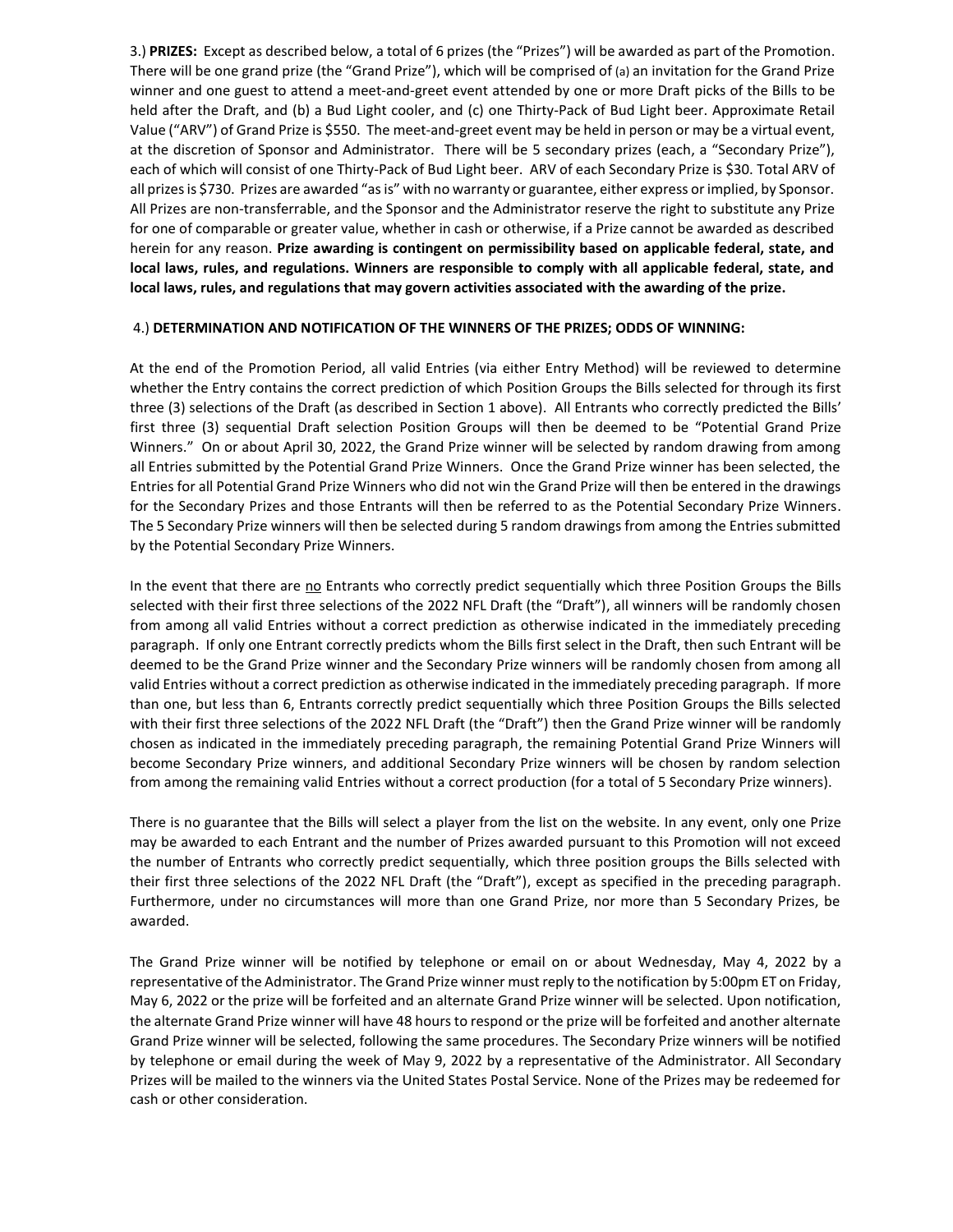Odds of winning a Prize will depend upon the total number of Entries included in the above-described random drawings.

5.) **ELIGIBILITY:** The Promotion is open only to individuals who are age 21 or over at the time they complete their Entry and who are legal residents of the State of New York from the time they complete their Entries through the time that the Prizes are awarded. Employees and contractors of Sponsor and Administrator and their respective management companies, subsidiaries, affiliates and agents, advertising agencies, distributors, brokers and their retailers, and such persons' immediate family and household members, are not eligible to enter.

6.) **GENERAL:** This Promotion is subject to all applicable federal, state, and local laws and regulations and is void where prohibited or restricted by law. Prize winners and their guests, if any, consent to the use of their name, biographical information, photographs and/or likenesses by the Sponsor and/or Administrator for advertising and publicity purposes for this and similar promotions, worldwide, and in perpetuity, in any and all forms of media without additional compensation, notification or permission except where prohibited or restricted by law. Entrants release, discharge, indemnify and hold harmless Sponsor, Administrator, participating Prize and Promotion partners, and their respective parent companies, affiliates, subsidiaries, agencies, and their respective employees, contractors, officers, directors and shareholders from any claims, actions, injury, to property or body, including death, loss or damage of any kind resulting from participating in this Promotion or from the winning, acceptance or use of any Prize awarded and further agree to sign and deliver any documents that the Sponsor and/or the Administrator may request to evidence the above, to evidence eligibility, or for tax reporting purposes. By participating, Entrants agree to be bound by these Rules and further agree that the decisions of the Administrator and/or the Sponsor shall be final in all respects. The Sponsor and/or the Administrator reserve the right to verify eligibility qualifications of any Prize winner. United States and New York laws govern these Rules. No substitution or transfer of Prizes is permitted, except as disclosed herein. Any attempt to deliberately damage the content or operation of the Promotion is unlawful and subject to legal action by Sponsor, Administrator, and/or their acting agents.

7.) **TAXES AND EXPENSES:** Except as otherwise specified, all federal, state or local taxes, including income taxes, and any other costs and expenses not specified herein (including travel expenses to and from any event that is part of the Prize, meals and gratuities) are the sole responsibility of each Prize winner.

8.) **PRIVACY:** Information collected from any Entrant is used only for the purpose of this Promotion (including, without limitation, the Prize drawings) and to notify and announce the Prize winners as set forth in these Rules. Such information will not be reused, sold or shared in any manner by Sponsor or Administrator unless Entrant has requested to receive additional information and promotional material from either Sponsor or Administrator. Sponsor's privacy policy is available at <https://www.budlight.com/privacy-policy/> . Administrator's privacy policy is available at [https://www.buffalobills.com/about-us/privacy-policy.](https://www.buffalobills.com/about-us/privacy-policy) 

9.) **DISPUTES**: Except where prohibited by law, as a condition of participating in this Promotion, Entrants agree that (a) any and all disputes and causes of action arising out of or connected with the Promotion or any Prize awarded, shall be resolved individually, without resort to any form of class action, and exclusively, by final and binding arbitration in accordance with the Federal Arbitration Act ("FAA," Title 9 of the United States Code) under the auspices of the American Arbitration Association ("AAA"); (b) the Federal Arbitration Act shall govern the interpretation, enforcement and all proceedings at such arbitration; and (c) judgment upon such arbitration award may be entered in any court having jurisdiction. YOU HAVE A RIGHT TO OPT OUT OF THIS ARBITRATION PROVISION. IF YOU DO NOT AGREE TO THIS MANDATORY ARBITRATION PROVISION WITH REGARD TO THIS PROMOTION, THEN, WITHIN 30 DAYS FROM THE DATE OF YOUR ENTRY, YOU MAY OPT OUT OF THIS, AND ONLY THIS, PART OF THESE RULES BY NOTIFYING THE SPONSOR OF SUCH OPT-OUT REQUEST BY PROVIDING WRITTEN NOTICE AND MAILING SUCH NOTICE TO: BUD LIGHT, REGULATORY SUPPORT, PO BOX 1468, BUFFALO, NEW YORK 14240-1468 (ATTN: ARBITRATION REJECTION). Under no circumstances will Entrant be permitted to obtain awards for, and Entrant hereby waives all rights to claim, punitive, incidental or consequential damages, or any other damages, including attorneys' fees, and Entrant further waives all rights to have damages multiplied or increased.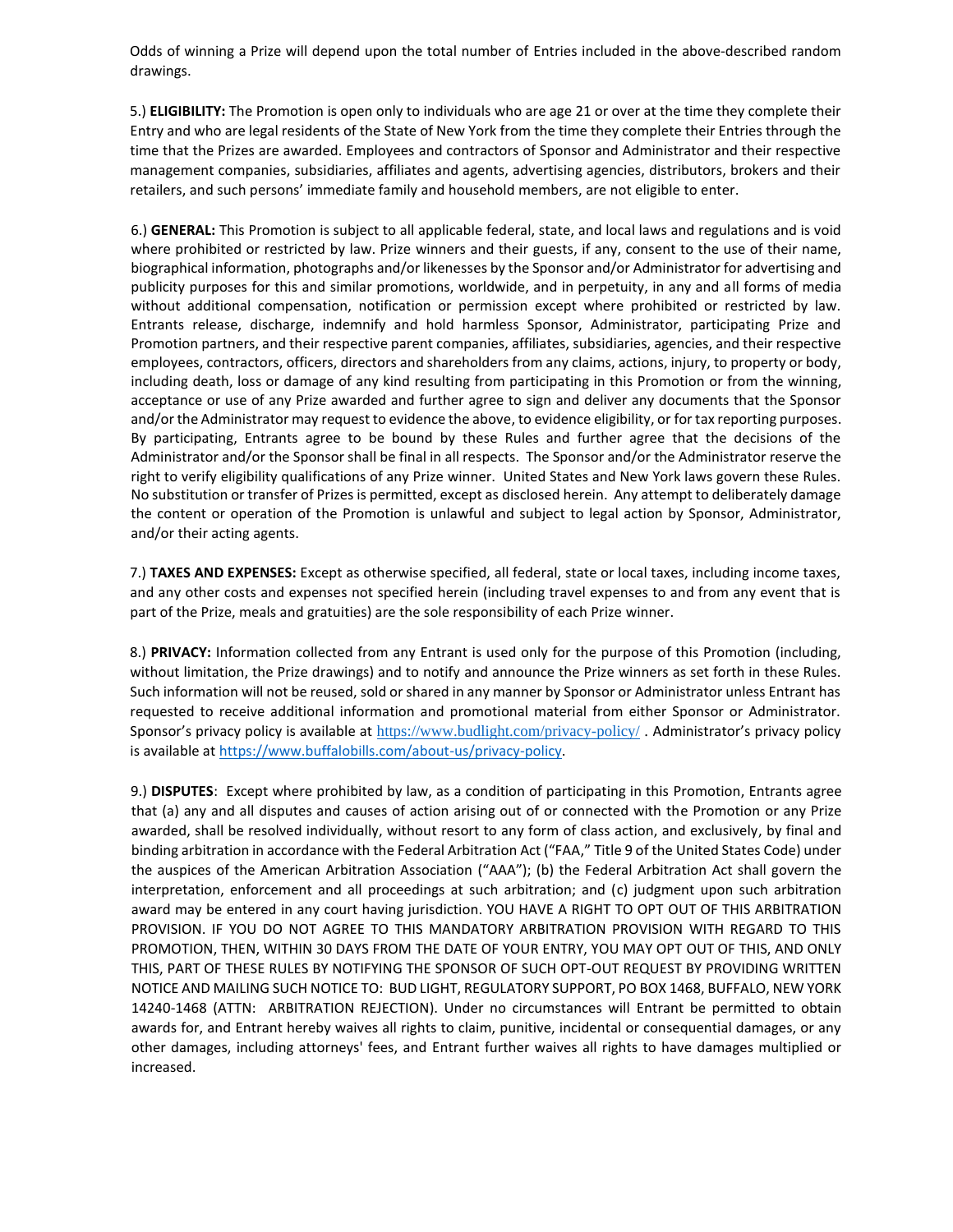10.) **LIST OF PRIZE WINNERS**: To receive a list of all Prize winners, which list shall be available after June 7, 2022, please send a self-addressed, stamped envelope by Friday, July 9, 2022 to: Pegula Sports and Entertainment, Attn: Predict the Pick, 79 Perry Street, STE 400, Buffalo, NY 14203.

11.) **SPONSOR:** Anheuser-Busch, LLC, One Busch Place, St. Louis, MO 63118 ("Bud Light" or "Sponsor").

12.) **ADMINISTRATOR**: Buffalo Bills, LLC, One Bills Drive, Orchard Park, NY 14127 ("Administrator" or "Bills").